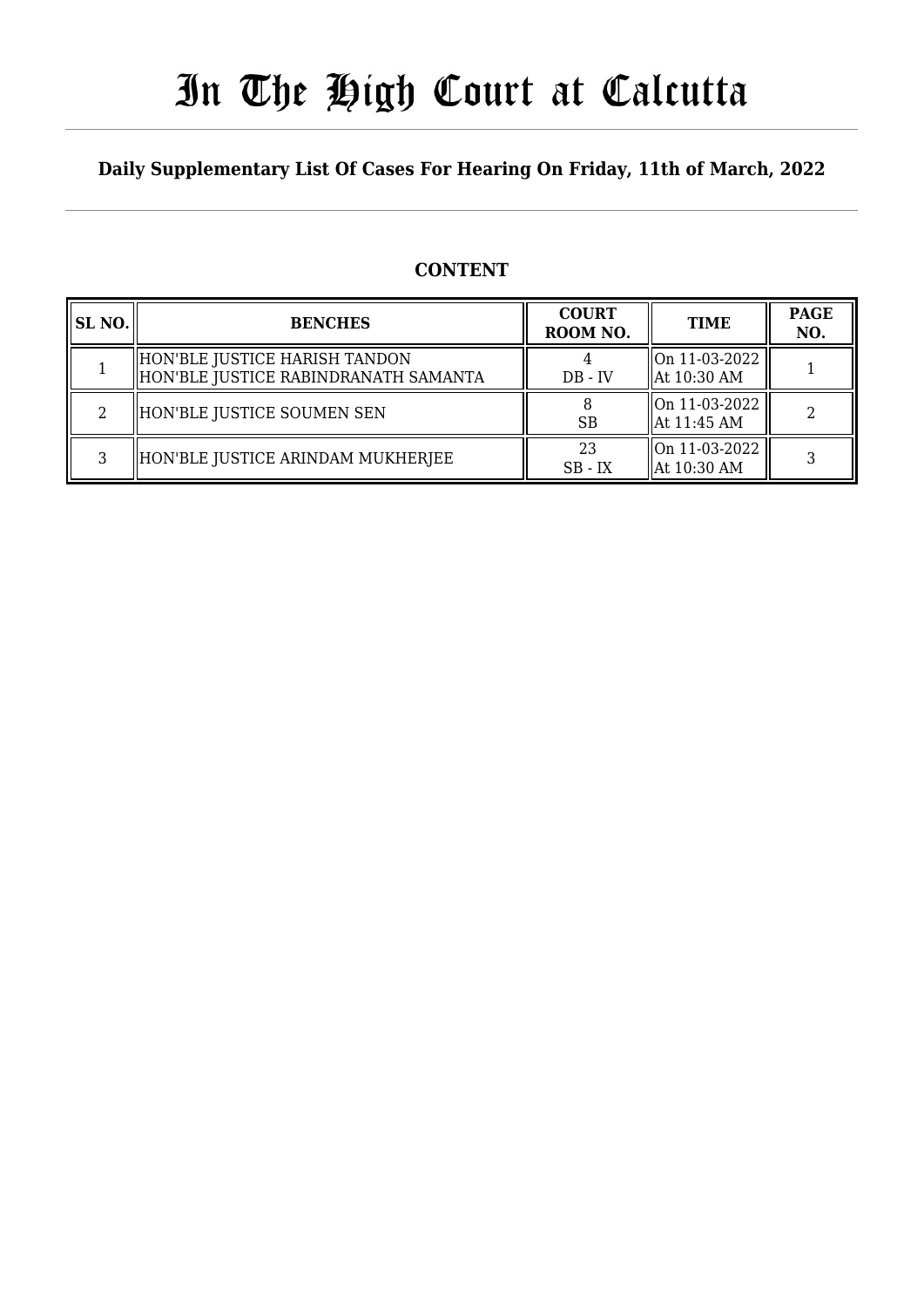

## Calcutta High Court **In The Circuit Bench at Port Blair Appellate Side**

**DAILY CAUSELIST For Friday The 11th March 2022**

**COURT NO. 4**

**DIVISION BENCH (DB - IV)**

**AT 10:30 AM**

**HON'BLE JUSTICE HARISH TANDON HON'BLE JUSTICE RABINDRANATH SAMANTA (VIA VIDEO CONFERENCE)**

**FROM PRINCIPAL BENCH**

## **MOTION**

1 WP.CT/192/2021 SHIBSHANKAR BISWAS AND ANR VS UNION OF INDIA AND ORS. PHATICK DAS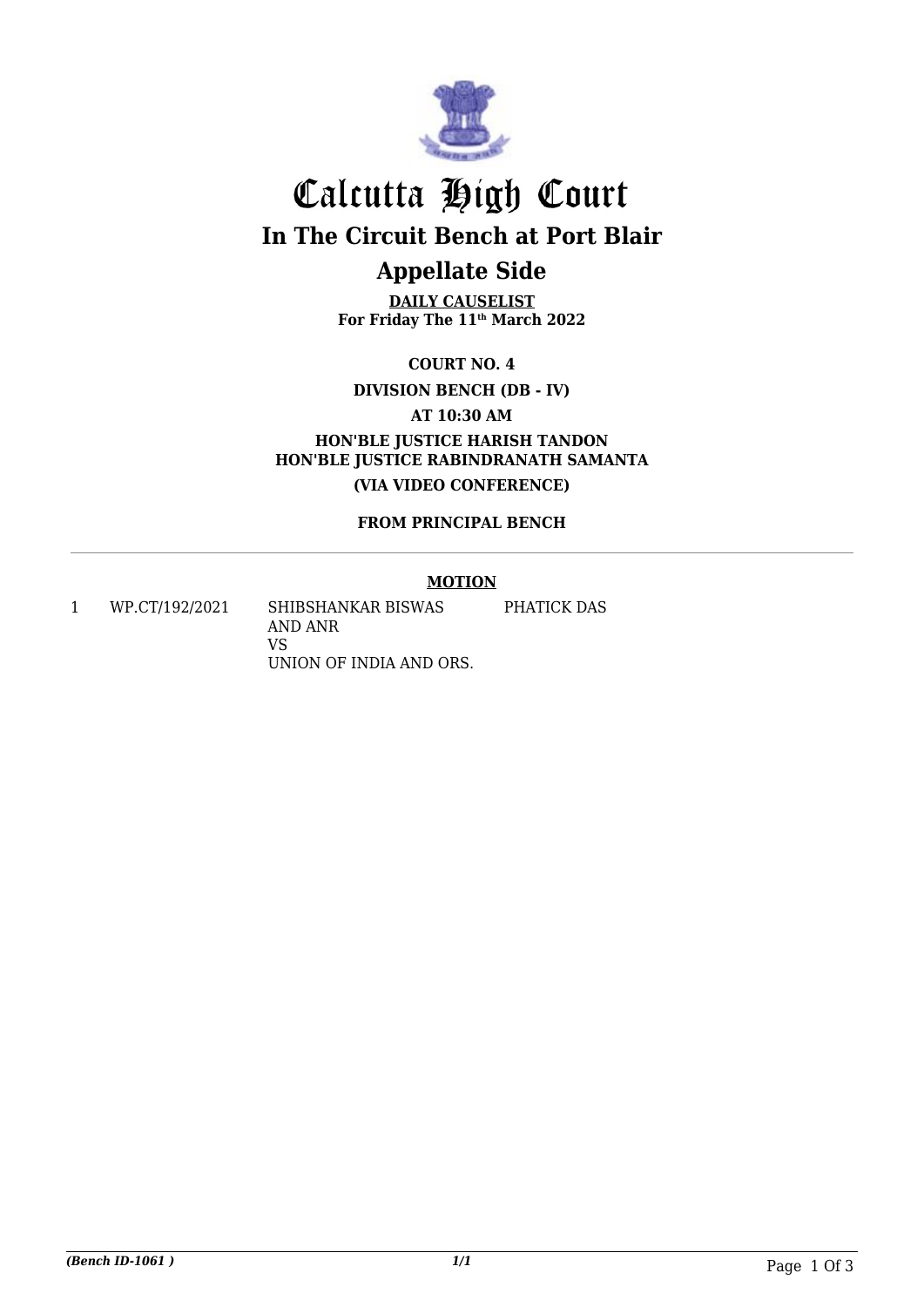

# Calcutta High Court **In The Circuit Bench at Port Blair**

## **Appellate Side**

**DAILY CAUSELIST For Friday The 11th March 2022**

**COURT NO. 8**

**SINGLE BENCH (SB)**

**AT 11:45 AM**

**HON'BLE JUSTICE SOUMEN SEN**

**ON FRIDAY, THE 11TH MARCH, 2022 AT 11.45 A.M. WILL SIT SINGLY FOR TAKING UP ONE CONTEMPT MATTER**

## **(VIA VIDEO CONFERENCE)**

## **FROM PRINCIPAL BENCH**

### **CONTEMPT APPLICATION**

1 CPAN/18/2021 IN WPA 1585/2021

A. RAMASWAMY VS RAMESH KUMAR ANJILI NAG